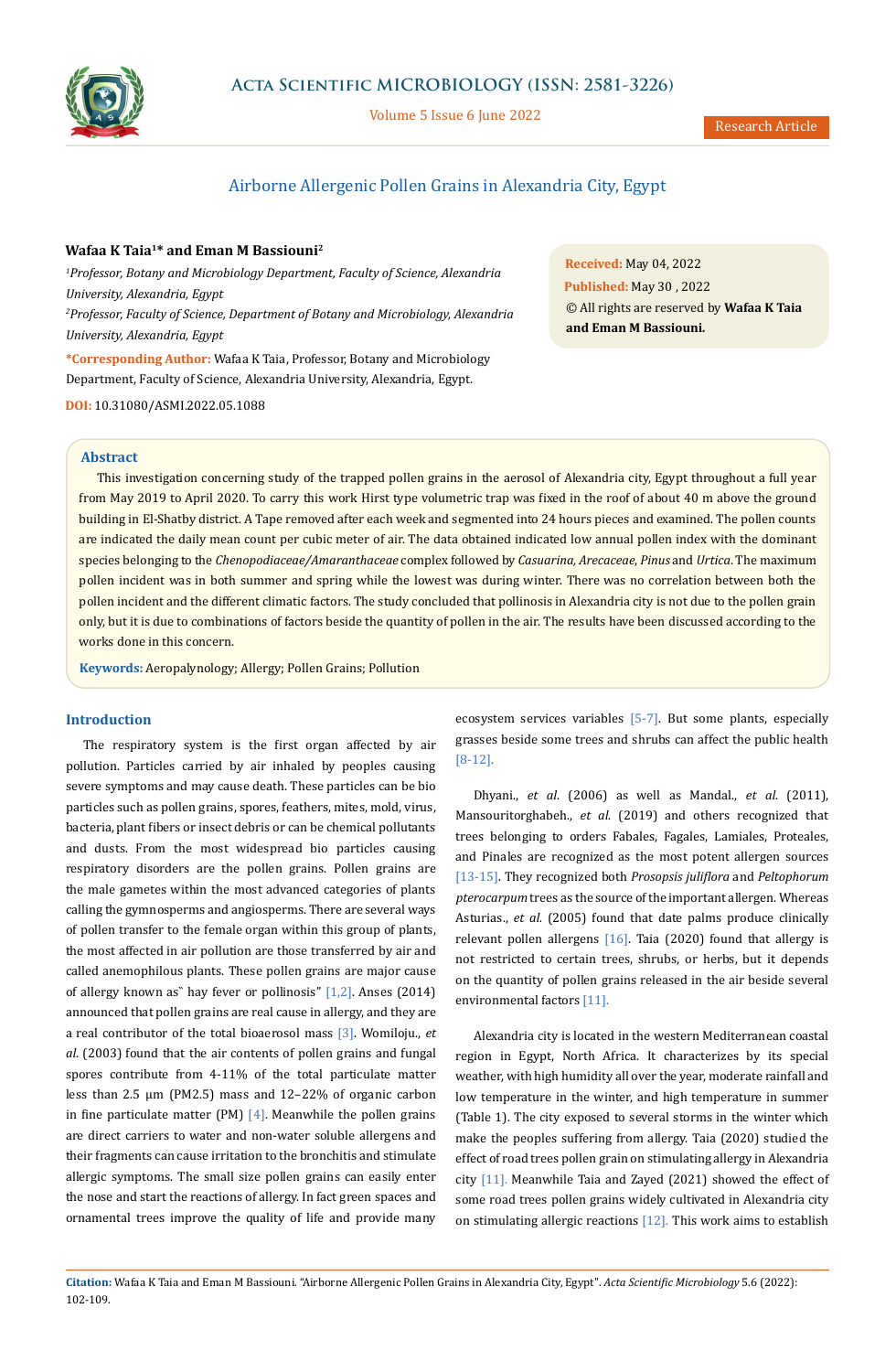103

| <b>Month</b>                            | <b>May.19</b> | <b>Jun.19</b> | <b>Jul.19</b> | <b>Aug.19</b> | <b>Sep.19</b> | <b>Oct.19</b> | <b>Nov.19</b> | <b>Dec.19</b> | Jan.20 | <b>Feb.20</b> | <b>Mar.20</b> | <b>Apr.20</b> |
|-----------------------------------------|---------------|---------------|---------------|---------------|---------------|---------------|---------------|---------------|--------|---------------|---------------|---------------|
| Max.T<br>$(C \cdot)$                    | 33.2          | 30.2          | 34.1          | 31.9          | 30.6          | 28.8          | 27.2          | 19.1          | 16.7   | 19.4          | 23.4          | 28.3          |
| Min.T<br>$(C \cdot)$                    | 17.5          | 23.2          | 24.3          | 23.5          | 22.2          | 20.5          | 16.7          | 12.2          | 10.8   | 10.8          | 12.3          | 14.9          |
| Av.T<br>$(C \cdot)$                     | 25.35         | 26.7          | 29.2          | 27.7          | 26.4          | 24.65         | 21.95         | 15.65         | 13.75  | 15.1          | 17.85         | 21.6          |
| R.Hum.<br>(%)                           | 50.0          | 64.0          | 61.0          | 65.0          | 55.0          | 62.0          | 61.0          | 64.0          | 72.0   | 67.0          | 59.0          | 55.0          |
| T.Rain<br>$\text{m}/\text{m}$<br>month) | 0.0           | 0.0           | 0.0           | 0.0           | 0.0           | 63.2          | 0.0           | 106.5         | 163.3  | 36            | 39.6          | 1.3           |

grains in Alexandria.

the potential allergenic value in Alexandria city aerosol through the whole year, so that the allergenic risk generated in the city can be

**Table 1:** Climatology (from May 2019 to April 2020).

## **Materials and Methods**

## **Study area**

Alexandria city extends about 40 km at the [northern coast](https://en.wikipedia.org/wiki/Northern_coast_of_Egypt)  [of Egypt](https://en.wikipedia.org/wiki/Northern_coast_of_Egypt) along the [Mediterranean Sea,](https://en.wikipedia.org/wiki/Mediterranean_Sea) It is the second city in Egypt, along the [Mediterranean Sea](https://en.wikipedia.org/wiki/Mediterranean_Sea). It is located between latitudes 31°12'56.30" N and longitudes 29°57'18.97" E. It is the largest city on the Mediterranean coast, the [fourth-largest city](https://en.wikipedia.org/wiki/List_of_largest_cities_in_the_Arab_world) in the [Arab world,](https://en.wikipedia.org/wiki/Arab_world) the [ninth-largest city](https://en.wikipedia.org/wiki/List_of_cities_in_Africa_by_population) in [Africa,](https://en.wikipedia.org/wiki/Africa) as well as the [79th](https://en.wikipedia.org/wiki/List_of_largest_cities)  [largest](https://en.wikipedia.org/wiki/List_of_largest_cities) urban area by population on Earth. Alexandria has desert climate, the summers are long, warm, muggy, arid, while it is clear and cool in winters, with few to moderate rainfall, windy, and mostly clear. Over the year, the temperature typically varies from 50°F to 86°F and is rarely below 44°F or above 89°F (Figure 1).



**Figure 1:** Average temperature, relative humidity and total rainfall in the studied area in Alexandria From May 2019 till April 2020.

The study depends on capturing the air borne pollen grains from the air of El-Shatby district in Alexandria. El-Shatby is surrounded by road trees and near El-Nozha and the zoo public gardens. Meanwhile it is near the seashore.

## **Method**

Field trips were carried monthly to identify the local plant species and cultivated trees around the area of study (Table 2). Pollen index of these plants was done by the acetolyses method [17].

easily estimated. It is considered as step forward in the study of aeropalynological and identification of allergenic significant pollen

A Hirst type volumetric seven-day recording trap supplied by Burkrad Scientific (UK) was used in capturing the airborne pollen grains (Figure 2). The pollen trap was fixed on the roof of the Faculty of Science building on the seventh floor, about 40m high. The trap contains a vacuum pump that draws 10 l/min airflow via mobile orifice which is oriented towards the wind all the time. Pollen grains and other particles present in the surrounding air were impacted on an adhesive coated transparent plastic tape. The Melinex tape is fixed on a drum which is driven by a 7-jewel clockwork movement. Its mechanism involves that the drum rotated past the orifice at 2 mm/hour, and it is changed weekly [18]. In this study, the sampling method used by Hirst (1952) was followed [19]. The plastic tape is firstly coated with 10% gelvatol and after that the adhesive mixture (Vaseline and wax) is added. Then it fixed in a drum with a known circumference.



**Figure 2:** Burkard Scientific (UK) trap.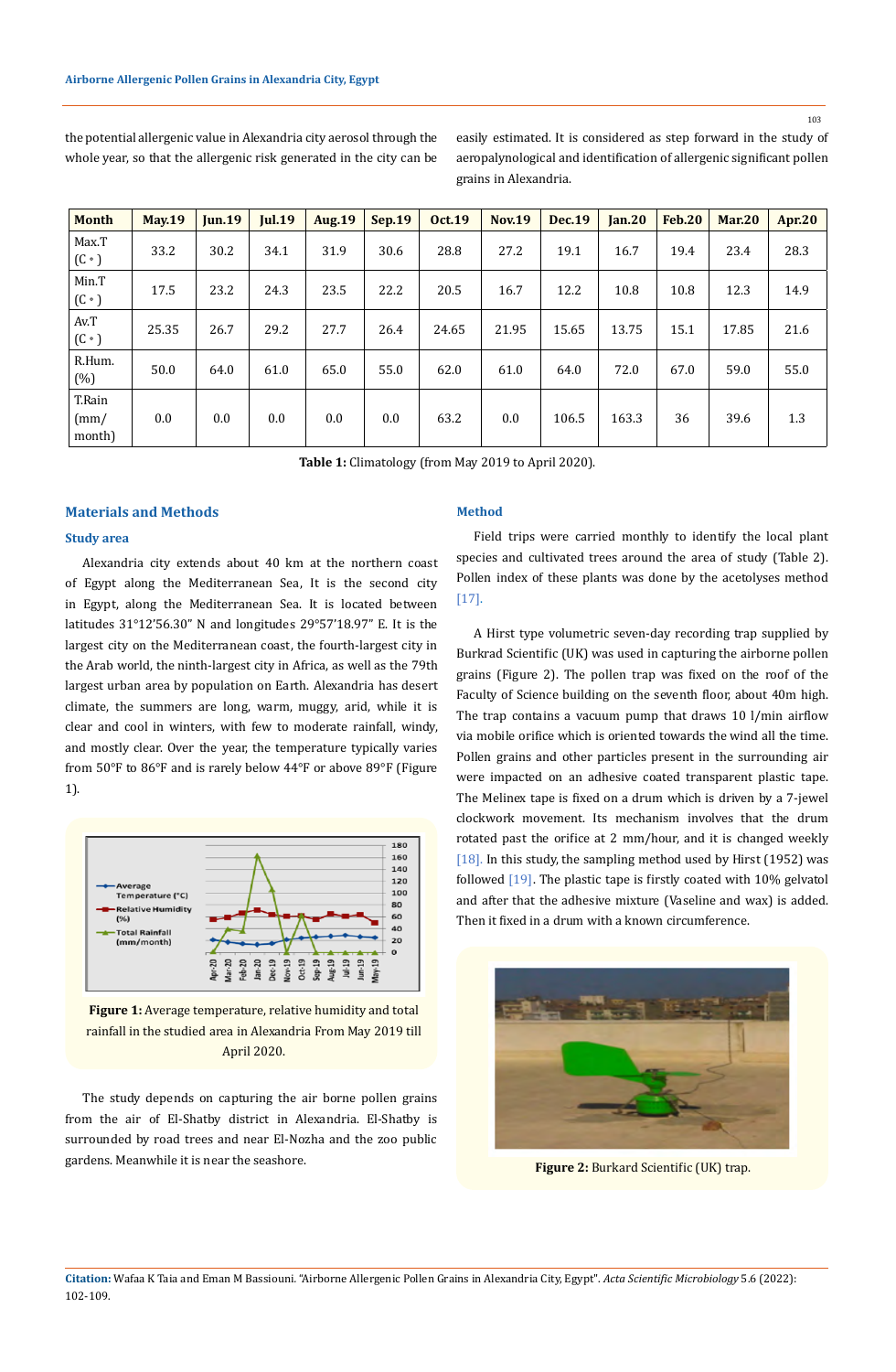|                 |                    |              |                                |                |                              |                                         |             | 104                 |
|-----------------|--------------------|--------------|--------------------------------|----------------|------------------------------|-----------------------------------------|-------------|---------------------|
| <b>Division</b> | <b>Subdivision</b> | <b>Class</b> | Scl                            | <b>Order</b>   | <b>Family</b>                | <b>Species</b>                          |             | <b>LF</b>           |
| Embrophyta      | Angiosperm         |              |                                | Glumiflorae    | Poaceae                      | Arundo donax L.                         | H           |                     |
|                 |                    |              |                                |                |                              | Bromus rubens Justl.                    |             |                     |
|                 |                    |              |                                |                |                              | Digitaria Sanguinalis (L.) Scop.        |             |                     |
|                 |                    |              |                                |                |                              | Eleusine indica (L.) Gaertn.            |             |                     |
|                 |                    |              |                                |                |                              | Setaria verticillata (L.) P. Beauv.     |             |                     |
|                 |                    |              |                                | Principes      | Arecaceae                    | Phoenix dactylifera L.                  |             | T                   |
|                 |                    |              |                                | Verticellateae | Casuarinaceae                | Casuarina sp.                           |             | $\mathbf T$         |
|                 |                    |              |                                | Urticales      | Moraceae                     | Morus sp.                               |             | $\mathbf T$         |
|                 |                    |              |                                |                | Urticaceae                   | Urtica urens L.                         |             | H                   |
|                 |                    |              |                                | Polygonales    | Polygonaceae                 | Polygonum salicifolium Brouss. ex Willd | H           |                     |
|                 |                    |              |                                |                |                              | Rumex crispus L.                        |             |                     |
|                 |                    |              |                                |                | Centrospermae Chenopodiaceae | Atriplex sp.                            | H           |                     |
|                 |                    |              |                                |                |                              | Chenopodium murale L.                   | H           |                     |
|                 |                    |              |                                |                |                              | Chenopodium album L.                    |             |                     |
|                 |                    |              |                                |                | Amaranthaceae                | Amaranthus lividus L.                   | H           |                     |
|                 |                    |              |                                |                | Nyctaginaceae                | Bougainvillea glabra Choisy             | L           |                     |
|                 |                    |              |                                |                | Caryophyllaceae              | Silene rubella L.                       |             | H                   |
|                 |                    |              |                                | Rhoedales      | Brassicaceae                 | Brassica rapa L.                        |             | H                   |
|                 |                    |              |                                |                |                              | Diplotaxis harra (Forssk.) Boiss        |             |                     |
|                 |                    |              |                                |                |                              | Mathiola longipetala (Vent.)DC.         |             |                     |
|                 |                    |              |                                |                |                              | Sisymbrium irio L.                      |             |                     |
|                 |                    |              |                                | Rosales        | Cicerdeae                    | Bauhinia galpinii N.E. Br.              | $\mathbf T$ |                     |
|                 |                    |              |                                |                |                              | Bauhinia variegate L.                   |             |                     |
|                 |                    |              |                                |                |                              | Cassia javanica L.                      |             |                     |
|                 |                    |              |                                |                |                              | Parkinsonia aculeate L.                 |             |                     |
|                 |                    |              |                                |                |                              | Delonix regia (Bojer) Rafin             |             |                     |
|                 |                    |              |                                |                | Papillionaceae               | Melilotus indica (L.) All.              | H           |                     |
|                 |                    |              |                                |                | Mimosaceae                   | Mimosa sp.                              |             | T                   |
|                 |                    |              |                                | Geraniales     | Geraniaceae                  | Erodium gruinum (L.) L'Hér              |             | H                   |
|                 |                    |              |                                |                |                              | Erodium hirtum Willd.                   |             |                     |
|                 |                    |              |                                |                | Euphorbiaceae                | Croton cotinifolia L.                   |             | T                   |
|                 |                    |              |                                |                |                              | Ricinus communis L.                     |             |                     |
|                 |                    |              | Dicotyledoneae Archichlamydeae | Malvales       | Malvaceae                    | Hibiscus arboreus L.                    |             | H                   |
|                 |                    |              |                                |                |                              | Malva parviflora L.                     |             |                     |
|                 |                    |              |                                | Parietales     | Tamaricaceae                 | Tamarix nilotica (Ehrenb.) Bge          |             | T                   |
|                 |                    |              |                                | Myrtiflorae    | Myrataceae                   | Psidium guajava L.                      |             | $\mathbf T$         |
|                 |                    |              |                                | Umbelliflorae  | Apiaceae                     | Daucus L.                               |             | H                   |
|                 |                    |              |                                | Gentianales    | Apocyanaceae                 | Carissa macrocarpa (Echlr.)A.Dr.        |             | S                   |
|                 |                    |              |                                |                |                              | Catharanthus roseus (L.)G.Don           |             |                     |
|                 |                    |              | Sympetalae                     |                |                              | Nerium oleander L.                      |             |                     |
|                 |                    |              |                                |                | Asclepiadaceae               | Crystostegia grandiflora R.Br.          | C           |                     |
|                 |                    |              |                                | Tubiflorae     | Convolvulaceae               | Convolvulus althaeoides L.              |             | $\operatorname{Tw}$ |
|                 |                    |              |                                |                |                              | Convolvulus arvensis L.                 |             |                     |
|                 |                    |              |                                |                |                              | Ipomoea cairica (L.) Sweet              |             |                     |
|                 |                    |              |                                |                | Solanaceae                   | Nicotiana glauca Graham                 |             | $\mathbf T$         |
|                 |                    |              |                                |                |                              | Solanum nigrum L.                       |             |                     |
|                 |                    |              |                                |                | Lamiaceae                    | Ocimum basilicum L.                     |             | H                   |
|                 |                    |              |                                | Campanulatae   | Asteraceae                   | Conyza dioscoridis (L.) Desf.           |             | H                   |
|                 |                    |              |                                |                |                              | Conyza linifolia (Wild.) Täckh.         | H           |                     |
|                 |                    |              |                                |                |                              | Onopordum alexandrinum Boiss.           | S           |                     |
|                 |                    |              |                                |                |                              | Senecio desfontainei Druce              | H           |                     |
|                 |                    |              |                                |                |                              | Sonchus oleraceus L.                    |             |                     |
|                 |                    |              |                                |                |                              |                                         | H           |                     |
|                 |                    |              |                                |                |                              | Urospermum picroides (L.) scop.         | H           |                     |

**Table 2:** List of the dominant plants collected from Alexandria classified according to Engler and Prantl's system. Tw: Twinner; C: Climber; S: Shrub; L: Liana; T: Tree; H: Herb; LF: Life Form; Scl: Subclass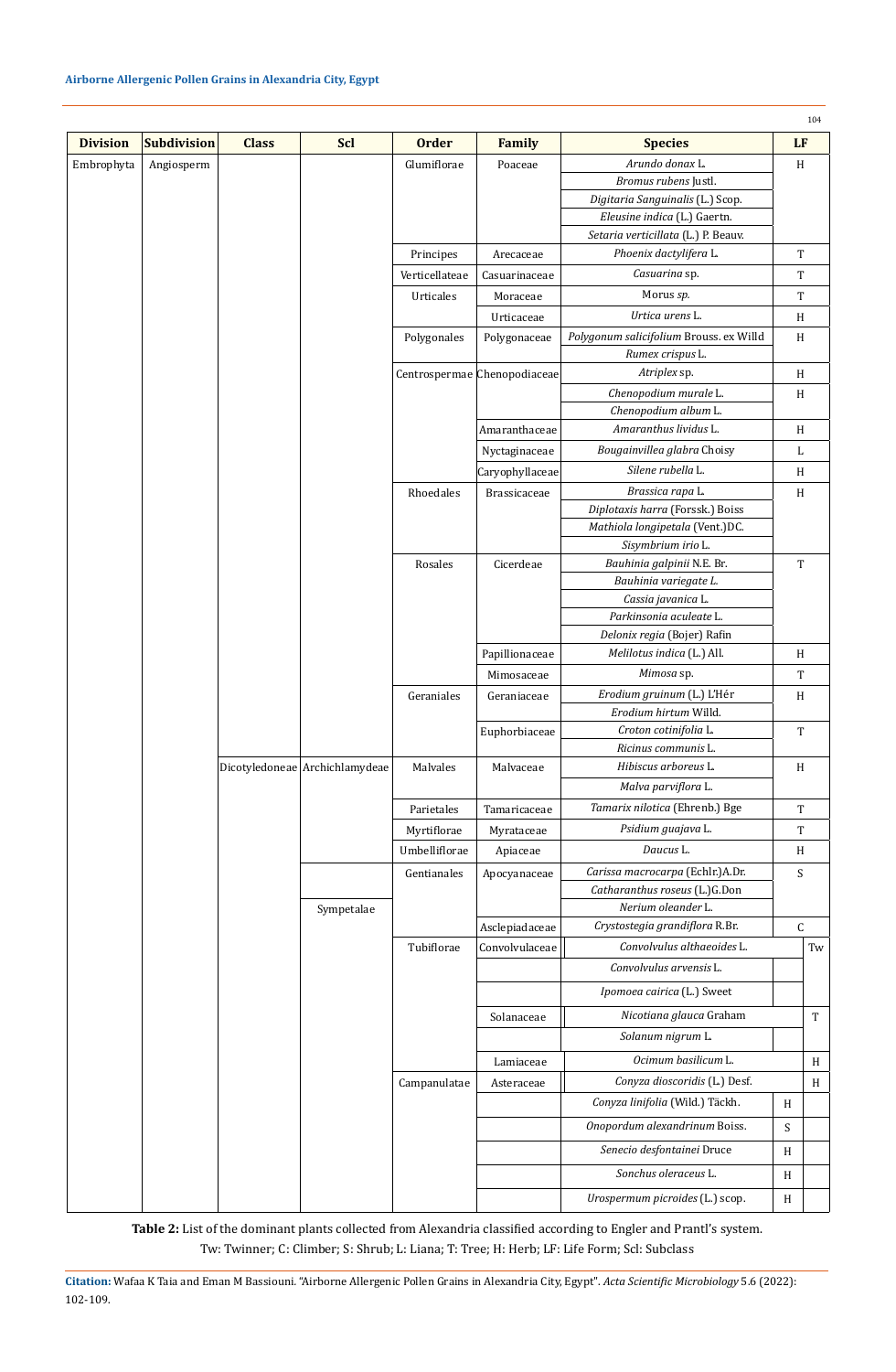#### **Materials**

After one week of exposure, the tape was cut into 48 mm or 24 hours segments. Each segment representing one day was put on a slide, and glycerin jelly stained with basic fuchsin was used as a mounting medium. Light microscope fitted with camera and computer software was used for examination. The methodology followed by Spanish Aerobiology Network, REA [20] was used as four longitudinal horizontal sweeps per slide were counted at magnification of 400 x. Pollen counts are indicated as the daily mean count per cubic meter of air. The examined slides were prepared and preserved in Botany and Microbiology Department, Faculty of Science, Alexandria University. Throughout one full year, approximation to pollen calendar was designed by following Spieksma's model [21]. Such a model expresses 10-day mean pollen concentrations into a series of classes indicated by columns of increasing height. In the present study, only those dominant pollen grains with minimum 10-day mean equal to or greater than  $0.1$  pollen grains/m<sup>3</sup> of air are included.

#### **Results**

#### **Species identified within the study area**

The plant species identified within the study area are listed and classified according to Engler and Prantl's system (Table 2). The species recorded are mostly cultivated ornamental trees belonging to different families and taxonomic categories. Fifty-three trees, Herbs, lianas, twinners and shrubs are collected, identified and used to do the pollen index.

## **Pollen grains**

The counts of pollen grains obtained show annual pollen index throughout the study year was 378. The maximum monthly pollen count recorded in May, June 2019 and April 2020 (99, 62 and 64 pollen grains/ $m^3$  respectively, Figure 3). The lowest pollen count was recorded in October 2019 and January 2020 (4 pollen grains/m<sup>3</sup>, Figure 3). The dominant pollen grains in the aerosol of Alexandria city were belonging to *Chenopodiaceae/Amaranthaceae* complex, *Casuarina*, *Arecaceae*, *Pinus* and *Urtica* species with records of 9.6% for the *Chenopodiaceae/Amaranthaceae* complex, 8.7% for *Casuarina* sp., 6.7% for *Arecaceae*, 5.5% for *Pinus* and 4.9% for *Urtica* sp. (Table 4). *Apiaceae* and *Myrtaceae* considered the rare families (Plate 1, Photos. 1 and 8). An approximation to a pollen calendar is set up for the eight dominant taxa during the year of study as shown in figure 4.



**Figure 3:** Monthly pollen index during the period from May 2019 to April 2020 in Alexandria, Egypt.



**Figure 4:** An approximate pollen calendar for Alexandria, using data from May 2019 to April 2020. Classes and pollen concentration values are represented in the calendar.

| Taxa $\downarrow$ , Month $\rightarrow$ | <b>May</b>   | <b>June</b>  | July         | Aug.         | Sep.         | <b>Oct</b>   | <b>Nov</b> | <b>Dec</b>   | Jan          | <b>Feb</b>     | Mar          | Apr    | <b>Y.influx</b> | $\%$ |
|-----------------------------------------|--------------|--------------|--------------|--------------|--------------|--------------|------------|--------------|--------------|----------------|--------------|--------|-----------------|------|
| Apiaceae                                | 1            | $\mathbf{1}$ | $\Omega$     | $\Omega$     | $\Omega$     | $\theta$     | $\Omega$   | $\Omega$     | $\Omega$     | $\Omega$       | 0            | 0      | 2               | 0.6  |
| Arecaceae                               | 4            | $\mathbf{0}$ | $\Omega$     | $\Omega$     | $\Omega$     | $\Omega$     | $\Omega$   | $\Omega$     | $\Omega$     | $\Omega$       | 2            | 17     | 23              | 6.7  |
| Asteraceae                              | $\theta$     | 0            | $\Omega$     | 11           | 1            | $\theta$     | $\Omega$   | $\theta$     | $\Omega$     | $\Omega$       | 0            | 0      | 12              | 3.5  |
| Casuarina                               | 5            | 2            | $\Omega$     | $\mathbf{1}$ | $\Omega$     | $\theta$     | 6          | $\theta$     | $\mathbf{1}$ | $\theta$       | 12           | 3      | 30              | 8.7  |
| Chenod/Amar.                            | 9            | $\mathbf{1}$ | 2            | 10           | $\mathbf{1}$ | $\theta$     | 2          | $\theta$     | $\theta$     | $\Omega$       | 4            | 4      | 33              | 9.6  |
| Cupressaceae                            | 1            | 2            | $\theta$     | $\Omega$     | $\Omega$     | $\mathbf{1}$ | $\Omega$   | 6            | 1            | $\Omega$       | $\mathbf{1}$ | 3      | 15              | 4.4  |
| Myrtaceae                               | 2            | $\mathbf{0}$ | $\Omega$     | $\theta$     | $\Omega$     | $\theta$     | $\Omega$   | $\theta$     | $\theta$     | $\Omega$       | 0            | 2      | 4               | 1.2  |
| Pinus                                   | 2            | 13           | $\mathbf{0}$ | 1            | $\theta$     | $\theta$     | $\theta$   | $\theta$     | $\theta$     | $\Omega$       | 1            | 2      | 19              | 5.5  |
| Poaceae                                 | $\Omega$     | $\mathbf{1}$ | $\Omega$     | 1            | $\Omega$     | 2            | 2          | $\mathbf{1}$ | $\Omega$     | $\overline{2}$ | 1<br>T       | 1<br>T | 11              | 3.2  |
| Utrica                                  | $\mathbf{1}$ | 5            | $\mathbf{1}$ | 1            | $\Omega$     | $\theta$     | $\Omega$   | $\Omega$     | $\Omega$     | $\mathbf{1}$   | $\mathbf{1}$ | 7      | 17              | 4.9  |
| Unidentified                            | 74           | 37           | 22           | 15           | $\Omega$     | $\mathbf{1}$ | 15         | $\mathbf{1}$ | 2            | 4              | 11           | 25     | 212             | 61.6 |
| Monthly influx                          | 99           | 62           | 25           | 40           | 75           | 4            | 25         | 8            | 4            | 7              | 33           | 64     | 378             |      |

**Table 3:** Monthly pollen index from May 2019 to April 2020 in Alexandria, Egypt.

**Citation:** Wafaa K Taia and Eman M Bassiouni*.* "Airborne Allergenic Pollen Grains in Alexandria City, Egypt". *Acta Scientific Microbiology* 5.6 (2022): 102-109.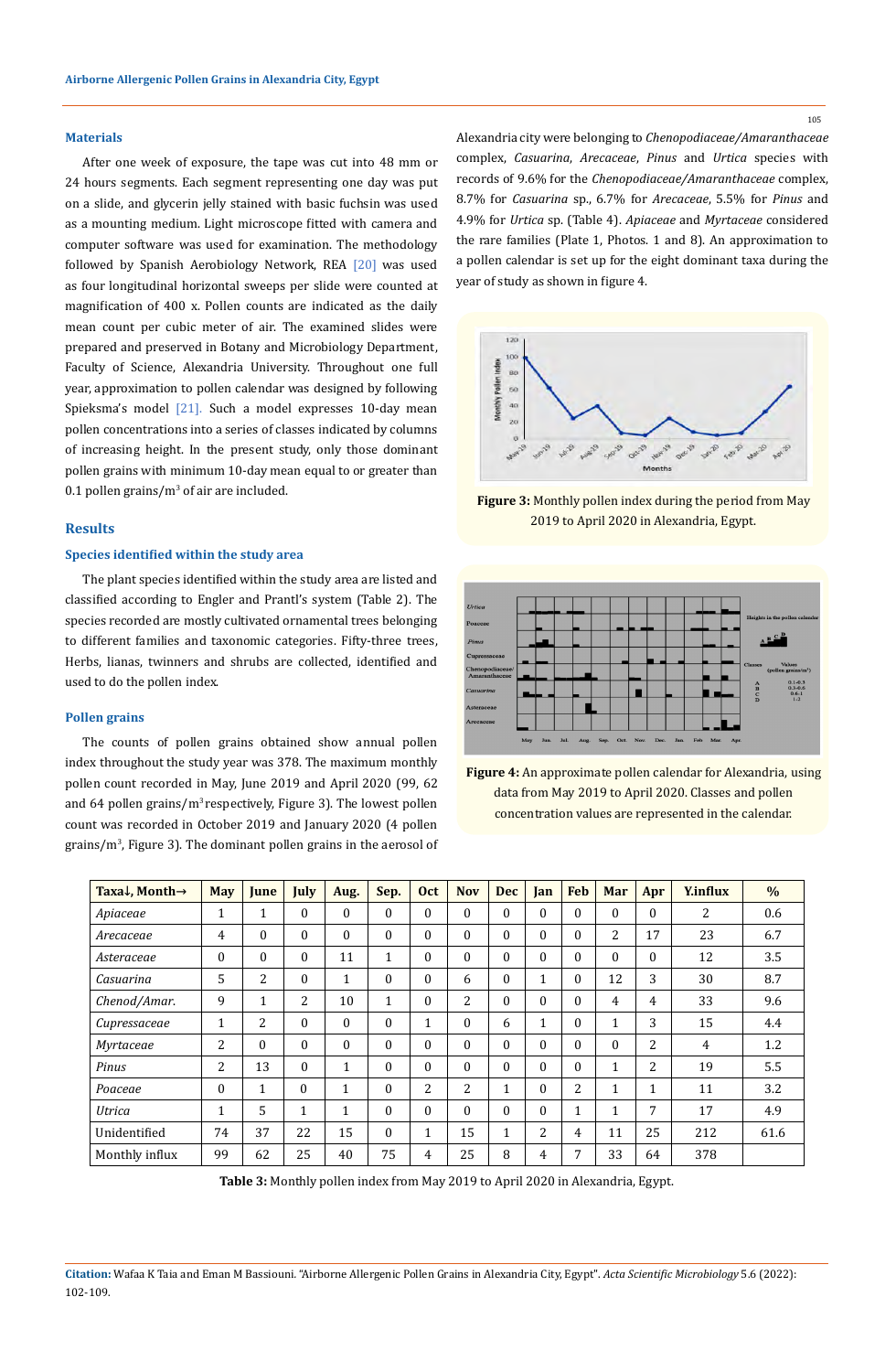|                   |     |             | PA L.              | EA L. |              |                | <b>Aperture</b> |           | <b>Exine</b>  |            |
|-------------------|-----|-------------|--------------------|-------|--------------|----------------|-----------------|-----------|---------------|------------|
| <b>Taxa</b>       | Pol | <b>Sym</b>  | $\mu$ m<br>$\mu$ m |       | P/E          | <b>Shape</b>   | Tv<br><b>St</b> |           | Th<br>$\mu$ m | <b>Orn</b> |
| Apiaceae          | Ip  | <b>BSym</b> | 33.2               | 12.8  | 2.5          | PP             | Tcol            | <b>SF</b> | 1.2           | Trug       |
| Arecaceae         | Ip  | <b>RSym</b> | 22.8               | 22.8  | $\mathbf{1}$ | Sp             | Tsu             | S         | 1.25          | Tpun       |
| Asteraceae        | Ip  | <b>RSym</b> | 30.3               | 30.3  | $\mathbf{1}$ | Sp             | Tcol            | LF        | 2.6           | Tec        |
| Casuarina         | Ap  | <b>BSym</b> | 20.5               | 28.5  | 0.72         | So             | Tp              | Sm        | 1.0           | Tgr        |
| Ch/Am             | Ap  | <b>RSym</b> | 27.5               | 27.5  | $\mathbf{1}$ | Sp             | Ppo             | Sm        | 1.1           | Tgr        |
| Cupressa-<br>ceae | Hp  | <b>RSym</b> | 44.2               | 44.2  | $\mathbf{1}$ | Sp             | Mpo             | S         | 0.8           | Tgr+0r     |
| <i>Myrtaceae</i>  | Ip  | <b>BSym</b> | 16.8               | 16.8  | 0.65         | So             | Tcol            | SF        | 1.8           | <b>Tsc</b> |
| Pinus             | Ap  | <b>BSym</b> | 26.8               | 33.5  | 0.8          | 0 <sub>b</sub> | In              | $- -$     | 3.1           | Tsc        |
| Poaceae           | Hp  | <b>BSym</b> | 12.8               | 12.8  | $\mathbf{1}$ | Sp             | Mpo             | S         | 1.1           | Tmrug      |
| <b>Urtica</b>     | Ap  | <b>BSym</b> | 14.2               | 14.2  | $\mathbf{1}$ | Sp             | Dp              | S         | 0.6           | Tgr, Tec   |

**Table 4:** Pollen grain characters of the trapped species.

Abbreviations used in the table↓, Grey color: Small Pollen Taxa, Blue color: Medium Pollen Taxa.

Pol: Polarity; Apol: Apolar; Ip: Isopolar; Hp: Heteropolar; Sym: Symmetry; BSym.: Bilateral Symmetric; Rad.Sym.: Radially Ymmetric; PA L: Polar Axis Length; EA L: Equatorial Axis Length; Ob: Oblate; PP: Perprolate; So: Suboblate; Sp: Spherical; Ty: Type; Dp: Diporate; In: Inaperturate; Mpo: Monoporate; PPo: Pantoporate; Tcol: Tricolpate; Tsu: Trisulccate; St: State; LF: Long Free; S: Short; SF: Short Free; Sm: Small; Th: Thickness; Orn: Ornamentation; Or: Orbicules; Tec: Tectate Echinate; Tgr: Tectate Granulate; Tmrug: Tectate Microrugate; Tpun: Tectate Punctate; Trug: Tectate Rugate; Tsc: Tectate Scabrate.

The quantity of the captured pollen grains varied between the studied months. In May the pollen incidence was 99 to all the studied taxa, and starts to decrease in June to become 62 and in July it reaches 25 only. In August the pollen incidence increased and reaches 40 while it was sparse in September and October to be 7 and 4 respectively. In November the pollen incidence increased gradually to be 25 and decrease again to be sparse in December, January and February to be 8, 4 and 7 respectively. Sudden increase happened in the following two months, March and April to reach 33 and 64 in the two months (Table 4 and Figure 3).

Full morphological description of the most dominant taxa arranged alphabetically are given below and summarized in table 2. Terminology followed Punt., *et al.* (2007) [22].

## *Apiaceae* **Plate 1 Photo. 1 a and b**

The incidence pollen grains of the *Apiaceae* were restricted in the two months; May and June 2019; with very low percentage, 0.6%. The pollens are isopolar, bilateral symmetric, medium in size  $(33.2 \times 12.8 \,\mu m)$ , perprolate (PA/EA = 2.5), tricolporate, with short free colpi and wide bridged elongate endoaperture, exine thin, 1.2 μm with tectate rugate ornamentation.

#### *Arecaceae* **Plate 1, Photo. 2 a and b**

Family *Arecaceae* pollen type considered the third largest pollen captured in this study with 6.7% incidence (Table 2). From figure 3, it is appeared that *Arecaceae* pollen restricted only in March, April and May with the highest peaks in the first and last decades of April. The pollens are isopolar, radial symmetric elliptic to spherical (PA/  $EA = 1$ ), medium in size (22.8  $\mu$ m), triaperturate, zonosulcate, and thin exine about 1.25 μm with tectate punctuate ornamentation.

#### *Asteraceae* **Plate 1, Photo. 3 a and b**

The pollen grains count of *Asteraceae* was moderate in comparison to the other pollen taxa, it records (3.5%) which is deposited in the last period of August. The pollens are isopolar, radio symmetric, spherical (PA/EA = 1), small in size (25-36  $\mu$ m) 30.3 µm, from the tricolporate type within the family, with long colpi, but not syncolpate and wide lolongate endoaperture and exine thick 2.6 μm with tectate echinate ornamentation.

#### *Casuarina* **Plate 1, Photo. 4 a and b**

This type of pollen grains recorded on the trap throughout eight months from the year, with no incidence at all in July, September, October, December and February (Figure 3), its annual pollen index was 8.7%, which is considered the second largest pollen taxa in Alexandria city. The greatest incidence of the *Casuarina* pollen grains was in mid November and the beginning of March. The pollens are apolar, bilateral symmetric, suboblate (PA/EA = 0.72), small in size (20.5 x. 28.5  $\mu$ m), triporate with small pores and thin exine 1.0 μm and tectate granulate ornamentation.

# *Chenopodiaceae/Amaranthaceae* **complex Plate 1, Photo. 5, 6 a and b**

This type of pollen grains was the most incident ones in this study, the greatest amounts of pollen grains come from *Chenopodiaceae/Amaranthaceae* complex with 9.6%. It was trapped in the hot months from March until August with the highest peak in the third decades of August (Figure 3). The pollen grains of the *Chenopodiaceae/Amaranthaceae* complex are apolar, radiosymmetric, spherical (PA/EA = 1), small in size (25-32  $\mu$ m)  $27.5 \mu m$ , pantoporate with small hooked pores and thin exine 1.1 μm and tectate echinate or tectate granulate ornamentation.

**Citation:** Wafaa K Taia and Eman M Bassiouni*.* "Airborne Allergenic Pollen Grains in Alexandria City, Egypt". *Acta Scientific Microbiology* 5.6 (2022): 102-109.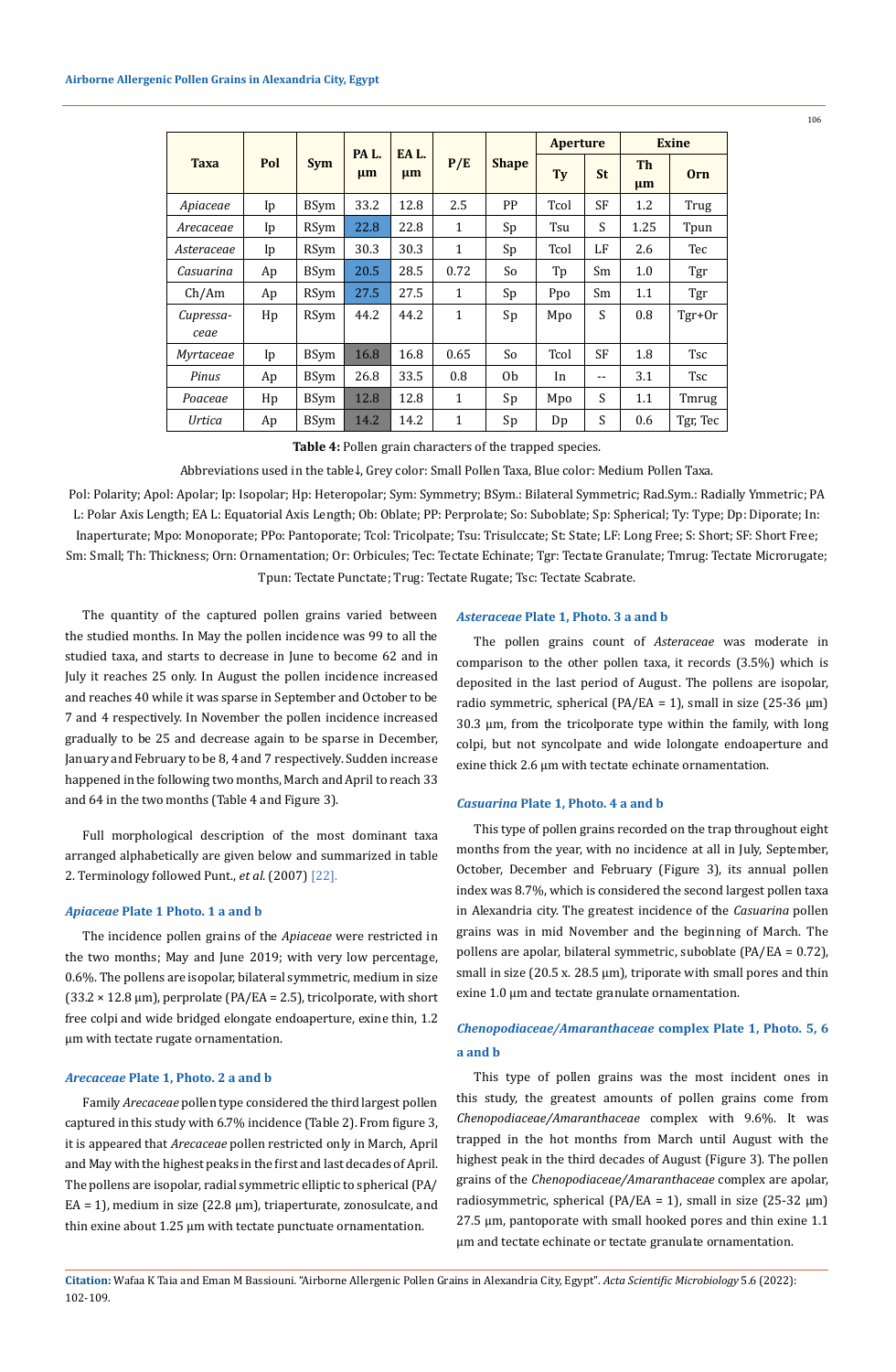#### *Cupressaceae* **Plate 1, Photo. 7 a and b**

*Cupressaceae* pollen grains contributed with a few incidents throughout the studied period, it was 4.4%. This pollen taxon was very few in the recorded months and gives its highest record in the first decade of December (Figure 3). The pollens are heteropolar, radiosymmetric, spherical (PA/EA = 1), big in size (36-48  $\mu$ m) 44.2 µm, monoporate aperture with small operculate pore in its distal surface, and thin exine 0.8 μm with tectate granulate ornamentation with numerous orbicules attached to its surface.

## *Myrtaceae* **Plate 1, Photo. 8 a and b**

The *Myrtaceae* pollen grains were few throughout the studied period, it recorded in two months only, May 2019 and April 2020, by very few incidences, it represents 1.2%. The pollens are isopolar, bilateral symmetric, suboblate (PA/EA = 0.65), very small in size (13 X 20 µm) 16.8 µm, tricolporate with short colpi unreached to the poles and lolongate endoaperture. Exine thickness 1.8 μm with tectate scabrate ornamentation.

#### *Pinus* **Plate 1, Photo. 9, 10 a and b**

The *Pinus* pollen grains considered from the moderate quantity in the aerosol of Alexandria city, it recorded 5.5% in relation to the other taxa. It starts in May 2019 with very low record (2) and increased in June with high record (13), while in August and March it was very few (1) and in April it was (2). There was no record of this type in the rest of the months. The *Pinus* pollen grains have their characteristic features; it has two large oval sacci and central corpus. The corpus is oblate (PA/EA= 0.8) moderate in size (26.8 X  $33.5 \,\mu m$ ), mostly inaperturate with thick exine  $3.1 \,\mu m$  and reticulate exine in both the sacci, while the colpus is tectate scabrate.

#### *Poaceae* **Plate 1, Photo. 11 a and b**

The trapped pollen grains have 3.2% pollen grains of the *Poaceae* family without any specific period for their incident; they were recorded in eight months from the year while there was no record of them during July, September, October, December and February. The pollen grains of *Poaceae* are heteropolar, bilateral symmetric, spherical, folded or irregular (PA/EA = 1), small in size (10-21 µm) 12.2 µm, monoporate with very small annulate and centrally plugged pore with smooth unornamented rim. Exine thin 1.1 µm with tectate microrugulate.

#### *Urtica* **Plate 1, Photo. 12**

Pollen grains of *Urtica* contribute 4.9% from the total pollen assemblage in Alexandria city. It is recorded during spring and summer months; May, June, July and August and there was no record of it during the autumn and winter months and it return again from the end of February, March and April. The pollen grains bilateral symmetric, apolar, oblate‐spheroidal (PA/EA = 1), very small  $(12.0-16.0 \mu m)$  14.2  $\mu$ m. The pollen grains have from two to four circular annulate plugged pores, mostly triporate with elevated annulus. Exine very thin 0.6 µm with tectate granulate or tectate echinate ornamentation.



**Plate 1:** Pollen grains of the captured taxa. (Scale bar =  $20 \mu m$ ; SEM photos under 2000X magnification) a= light microscope, b= SEM photographs, 1. *Apiaceae*; 2. *Arecaceae*; 3. *Asteraceae*; 4. *Casuarina sp*.; 5, 6. *Chenopodiaceae/Amaranthaceae*; 7. *Cupressaceae*; 8. *Myrtaceae*; 9, 10. *Pinus sp*.; 11. *Poaceae*; 12. *Urtica sp*.

#### **Relation between major climatic data and pollen incidence**

To estimate the relation between the monthly pollen grain incidences in Alexandria city, graphic illustrations have been constructed to evaluate the correlation between the pollen quantities in aerosol of the city with the average temperature, relative humidity and total rainfall as shown in figure 5. The highest records of the pollen grain were during May 2019 and April 2020, with another lower peak during August and November 2019. This result is in negative correlation with the rainfall and did not affect by both temperature and air relative humidity. In contrary, during the rainy months; October and December 2019, and January and February 2020; the pollen grain counts were very few or without any record.



**Figure 5:** Variations in the monthly pollen grain incidences in relation to the average temperature, relative humidity and total rainfall.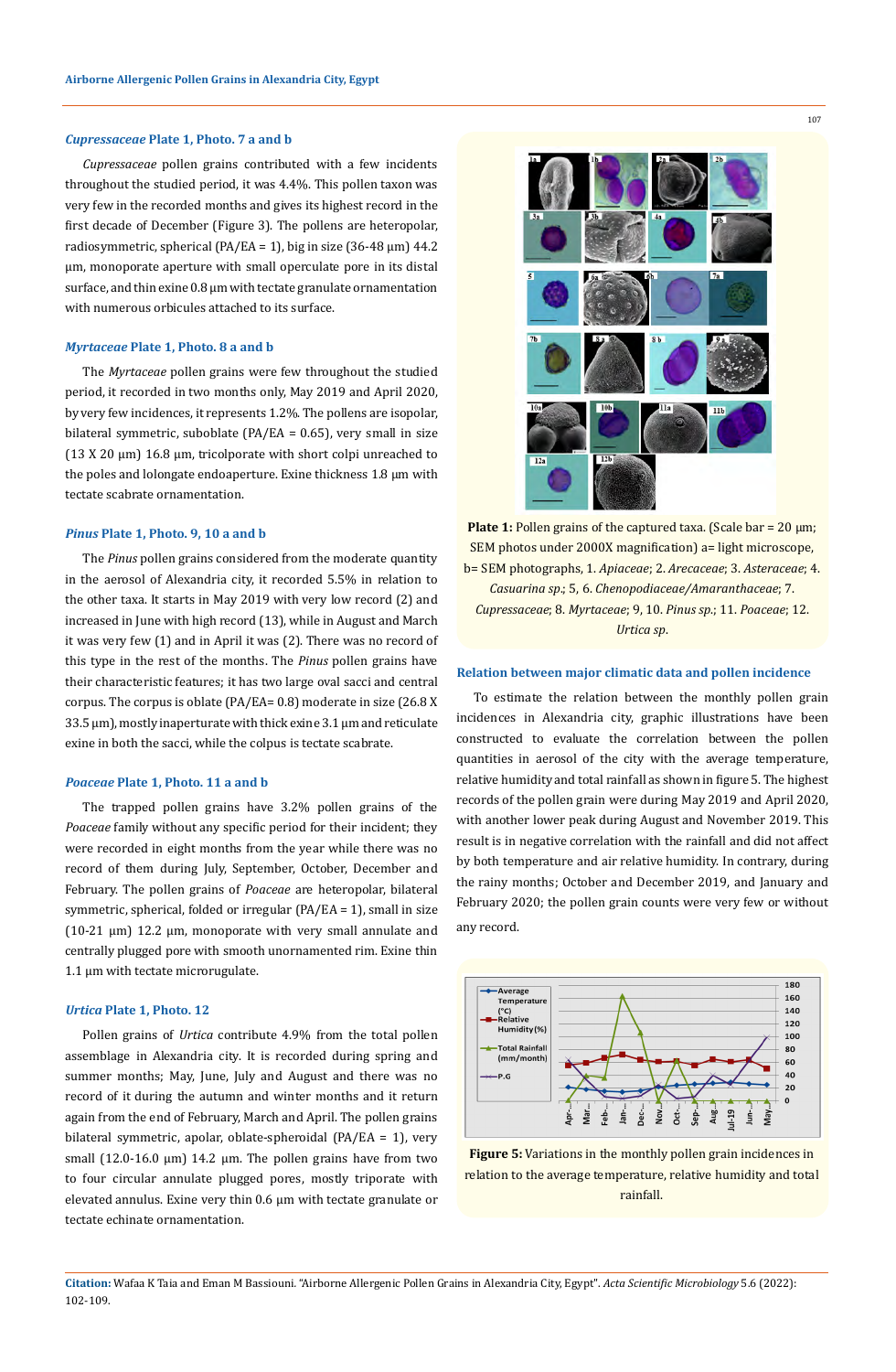## **Discussion**

Measuring the quantity of airborne pollen over time is commonly used as a proxy for monitoring the anemophilous plants in certain regions as well as in allergological studies [23]. Hirsttype volumetric method (Hirst 1952) is the widespread method for quantification of airborne pollen throughout the day [24]. With the increase of air pollution by both biological remains and chemical constituents, peoples suffering from allergic symptoms. Accordingly, the study of the aerosol in different countries or even districts become an important issue. D`Amato., *et al*. (1998) announced that it is essential to know the airborne pollens in each country and region due to the increase in mobility and business activity [25]. At the same time, they warned from planting some allergenic trees species in the subtropical climate. Mansouritorghabeh., *et al.* (2019) mentioned that pollens play an important role in the onset of allergy and more than 40% of allergic patients are due to pollen grains [15]. As the result of global climate change in the world and especially the Mediterranean area and Middle East, the periodical study of the type of vegetation in response to the fluctuation in the climate must be done.

Alexandria city from the affected cities by the global climate change, the climate in the city has been faced with major changes in the last three years. Thus, the study of the type of vegetation and allergen trees become a serious topic. This work can give good information about how much the vegetation in the city can affect the people health. The results obtained revealed that the aerosol of the city can consider from the unpolluted air by pollen grains. The total incidence of the pollen throughout the whole year is very low (378). This incidence was concentrated in the summer and spring, May 2019 (99), June 2019 (62), July 2019 (25), and August 2019 (40). Then the incidence of the pollen grains was very low or even scarce in September 2019 and October 2019. In November it becomes 25 and become few in the December, January and February, then it increases in March to be 33 and April 64. This means that there is long duration in which Alexandria aerosol is pollen-free and this notification has been mentioned in the work done before by  $[26-28]$ . In spite of the rarity of the pollens in Alexandria air, the dominant type of pollens were that of the *Chenopodiaceae/Amaranthaceae* complex and *Urtica* sp.. Those types were recorded before as being allergenic and they are widely distributed in Alexandria streets, roadsides, railways and disturbed areas. The pollens of *Casuarina* (8.7), *Arecaceae* i.e. palm trees (6.7); *Pinus* (5.5) and *Cupressaceae* trees (4.4) are the great quantities in the aerosol of Alexandria. These trees pollinated by air and have light small pollen grains. The ornamented trees have not recorded by the trap as they are mostly insect pollinated trees. This conclusion has been mentioned by [2,29-32].

The overall view to the quantity of the pollen grains trapped and the different climatic factors, we found that there was no correlation between both of them. This is not agreed with Sabo., *et al*. (2015) who correlate between the quantity of pollen grains in the air by

both the richness of the anemophilous species and temperature, meanwhile the correlation was negative between the quantity of air-pollen and humidity  $[33]$ . In the rainy periods in Alexandria the trapped pollen grains were scarce and we can attribute this data to the draining and washing effect of the pollen.

## **Conclusion**

This study showed that the aerosol of Alexandria city can be described by being pure air without pollen contaminants throughout the whole year. It has few amounts of pollen grains which consider within the safe limits, and the present types are mostly of anemophilous trees beside both *Amaranthaceae-Chenopodiaceae*  type and *Urtica* sp*.* The density of the pollen counts throughout the whole year doesn't correlate with any climatic factors. We can conclude that symptoms of allergy in Alexandria city are not due to the high contents of pollen grains in the air, but it might be due to the high humidity and other factors.

#### **Bibliography**

- 1. Leuschner RH., *et al*[. "30 Years of study of grass pollen in Basel,](https://link.springer.com/article/10.1023/A:1026528223020)  Switzerland". *Aerobiologia* [16 \(2000\): 381-391.](https://link.springer.com/article/10.1023/A:1026528223020)
- 2. García-Mozo HC., *et al*[. "Quercus pollen season dynamics in](https://www.researchgate.net/publication/6604812_Quercus_pollen_season_dynamics_in_the_Iberian_Peninsula_Response_to_meteorological_parameters_and_possible_consequences_of_climate_change)  [the Iberian Peninsula: response to meteorological parameters](https://www.researchgate.net/publication/6604812_Quercus_pollen_season_dynamics_in_the_Iberian_Peninsula_Response_to_meteorological_parameters_and_possible_consequences_of_climate_change)  [and possible consequences of climate change".](https://www.researchgate.net/publication/6604812_Quercus_pollen_season_dynamics_in_the_Iberian_Peninsula_Response_to_meteorological_parameters_and_possible_consequences_of_climate_change) *Annals of [Agricultural and Environmental Medicine: AAEM](https://www.researchgate.net/publication/6604812_Quercus_pollen_season_dynamics_in_the_Iberian_Peninsula_Response_to_meteorological_parameters_and_possible_consequences_of_climate_change)* 13 (2006): [209-224.](https://www.researchgate.net/publication/6604812_Quercus_pollen_season_dynamics_in_the_Iberian_Peninsula_Response_to_meteorological_parameters_and_possible_consequences_of_climate_change)
- 3. ANSES. On the State of Knowledge on the Health Impact Associated with Exposure of The General Population to Pollen Found in Ambient Air, French Agency for Food, Environmental and Occupational Health and Safety, Maisons-Alfort, France (2014).
- 4. Womiloju TO., *et al*[. "Methods to determine the biological](https://www.sciencedirect.com/science/article/abs/pii/S1352231003005776)  [composition of particulate matter collected from outdoor air".](https://www.sciencedirect.com/science/article/abs/pii/S1352231003005776)  *[Atmospheric Environment](https://www.sciencedirect.com/science/article/abs/pii/S1352231003005776)* 37.31 (2003): 4335-4344.
- 5. [Chiesura A. "The role of urban parks for the sustainable city".](https://www.sciencedirect.com/science/article/abs/pii/S0169204603001865)  *[Landscape and Urban Planning](https://www.sciencedirect.com/science/article/abs/pii/S0169204603001865)* 68 (2004): 129-138.
- 6. [Sadeghian MM and Vardanyan Z. "The benefits of Urban Parks,](https://jnasci.org/wp-content/uploads/2013/08/231-237.pdf)  a review of urban research". *[Journal of Novel Applied Sciences](https://jnasci.org/wp-content/uploads/2013/08/231-237.pdf)* [2 \(2013\): 231-237.](https://jnasci.org/wp-content/uploads/2013/08/231-237.pdf)
- 7. Andreucci MB. "Progettare Green Infrastructure Tecnologie, Valori e Strumenti per la Resilienza Urbana". Wolters Kluwer: Milano, Italy (2017).
- 8. [D'Amato G. "Pollen allergy in the Mediterranean area".](https://www.sciencedirect.com/science/article/abs/pii/S0335745798800920) *Revue [Française d'Allergologie et d'Immunologie Clinique](https://www.sciencedirect.com/science/article/abs/pii/S0335745798800920)* 38 (1998): [5160-5162.](https://www.sciencedirect.com/science/article/abs/pii/S0335745798800920)
- 9. Maeda Y., *et al*[. "Clinical study of Japanese cedar \(Cryptomeria](https://www.researchgate.net/publication/23407704_A_Clinical_Study_of_Japanese_Cedar_Cryptomeria_japonica_Pollen-Induced_Asthma)  [japonica\) pollen-induced asthma".](https://www.researchgate.net/publication/23407704_A_Clinical_Study_of_Japanese_Cedar_Cryptomeria_japonica_Pollen-Induced_Asthma) *Allergology International* [57 \(2008\): 413-417.](https://www.researchgate.net/publication/23407704_A_Clinical_Study_of_Japanese_Cedar_Cryptomeria_japonica_Pollen-Induced_Asthma)
- 10. Asam C., *et al*[. "Tree pollen allergens—An update from a](https://www.researchgate.net/publication/280117058_Tree_pollen_allergens_-_An_update_from_a_molecular_perspective)  molecular perspective". *Allergy* 70 (2015): 1201-1211.
- **Citation:** Wafaa K Taia and Eman M Bassiouni*.* "Airborne Allergenic Pollen Grains in Alexandria City, Egypt". *Acta Scientific Microbiology* 5.6 (2022): 102-109.